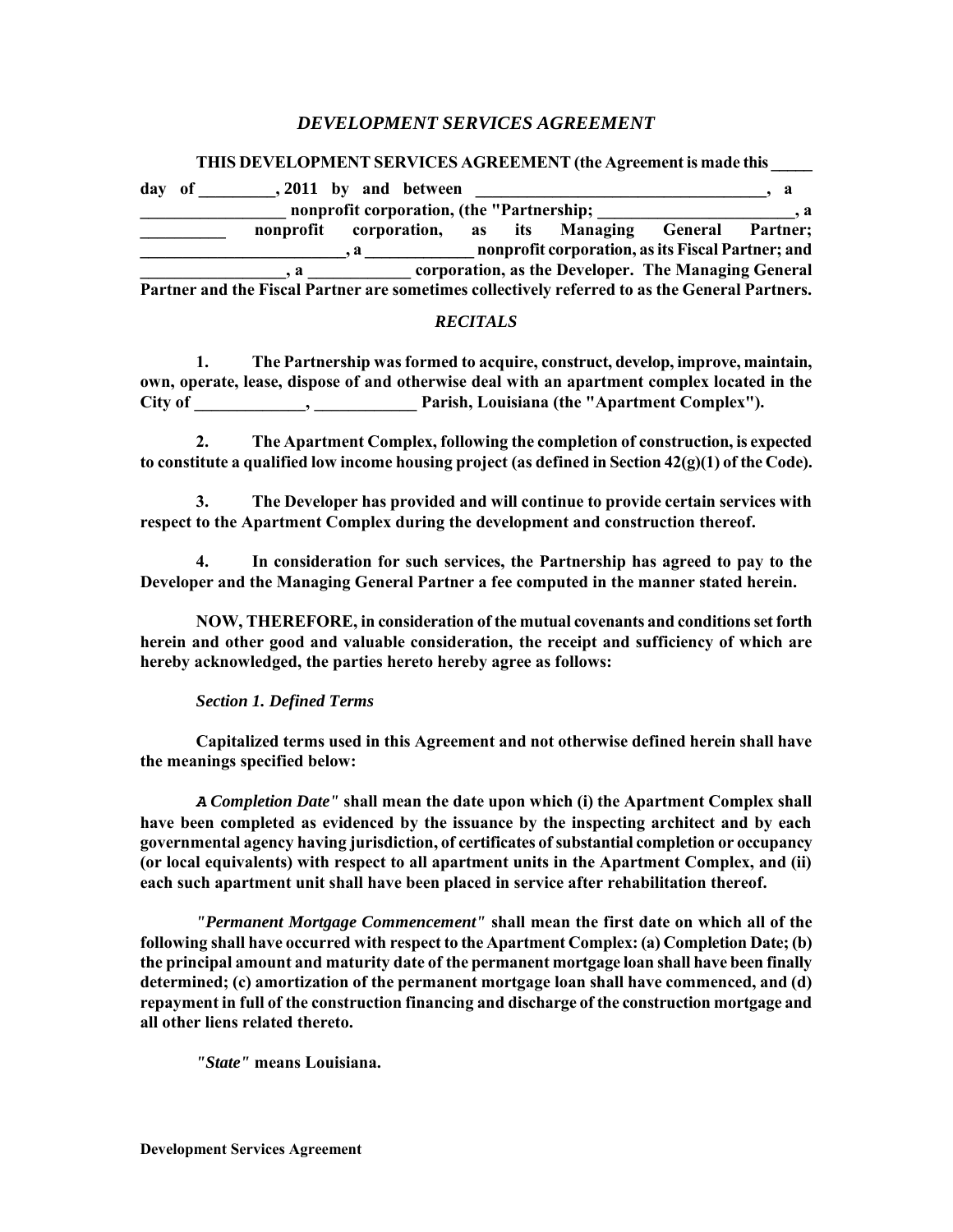## *Section 2. Development Services*

**(a) The Developer shall oversee the development and construction of the Apartment Complex, and shall perform the services and carry out the responsibilities with respect to the Apartment Complex as are set forth herein, and such additional duties and responsibilities as are reasonably within the general scope of such services and responsibilities and are designated from time to time by the General Partners on behalf of the Partnership.** 

**(b) The Developers services shall be performed in the name and on behalf of the Partnership and shall consist of the duties set forth in the following subparagraphs of this Section 2(b) and as provided elsewhere in this Agreement;** *provided, however***, that if the performance of any duty of the Developer set forth in this Agreement is beyond the reasonable control of the Developer, the Developer shall nonetheless be obligated to (i) use its best efforts to perform such duty and (ii) promptly notify the Partnership that the performance of such duty is beyond its reasonable control. The Developer has performed or shall perform the following:** 

**(i) Negotiate and cause to be executed in the name and on behalf of the Partnership agreements for architectural, engineering, testing or consulting services for the Apartment Complex, and any agreements for the construction of any improvements or tenant improvements to be constructed or installed by the Partnership or the furnishing of any supplies, materials, machinery or equipment therefore, or any amendments thereof, provided that no agreement shall be executed nor binding commitment made until the terms and conditions thereof and the party with whom the agreement is to be made shall have on approved by the Partnership unless the terms, conditions, and parties comply with guidelines issued by the General Partners concerning such agreements;** 

**(ii) Assist the Partnership in dealing with neighborhood groups, local organizations, abutters and other parties interested in the development of the Apartment Complex;** 

**(iii) Assist the Partnership in identifying sources of construction financing for the Apartment Complex and negotiate the terms of such financing with lenders;** 

**(iv) Establish and implement appropriate administrative and financial controls for the design and construction of the Apartment Complex, including but not limited to:** 

**(A) coordination and administration of the Apartment Complex architect, the general contractor, and other contractors, professionals and consultants employed in connection with the design of the Apartment Complex;** 

**(B) administration of any construction contracts on behalf of the Partnership;** 

**(C) participation in conferences and the rendering of such advice and assistance as will aid in developing economical, efficient and desirable design and construction procedures;**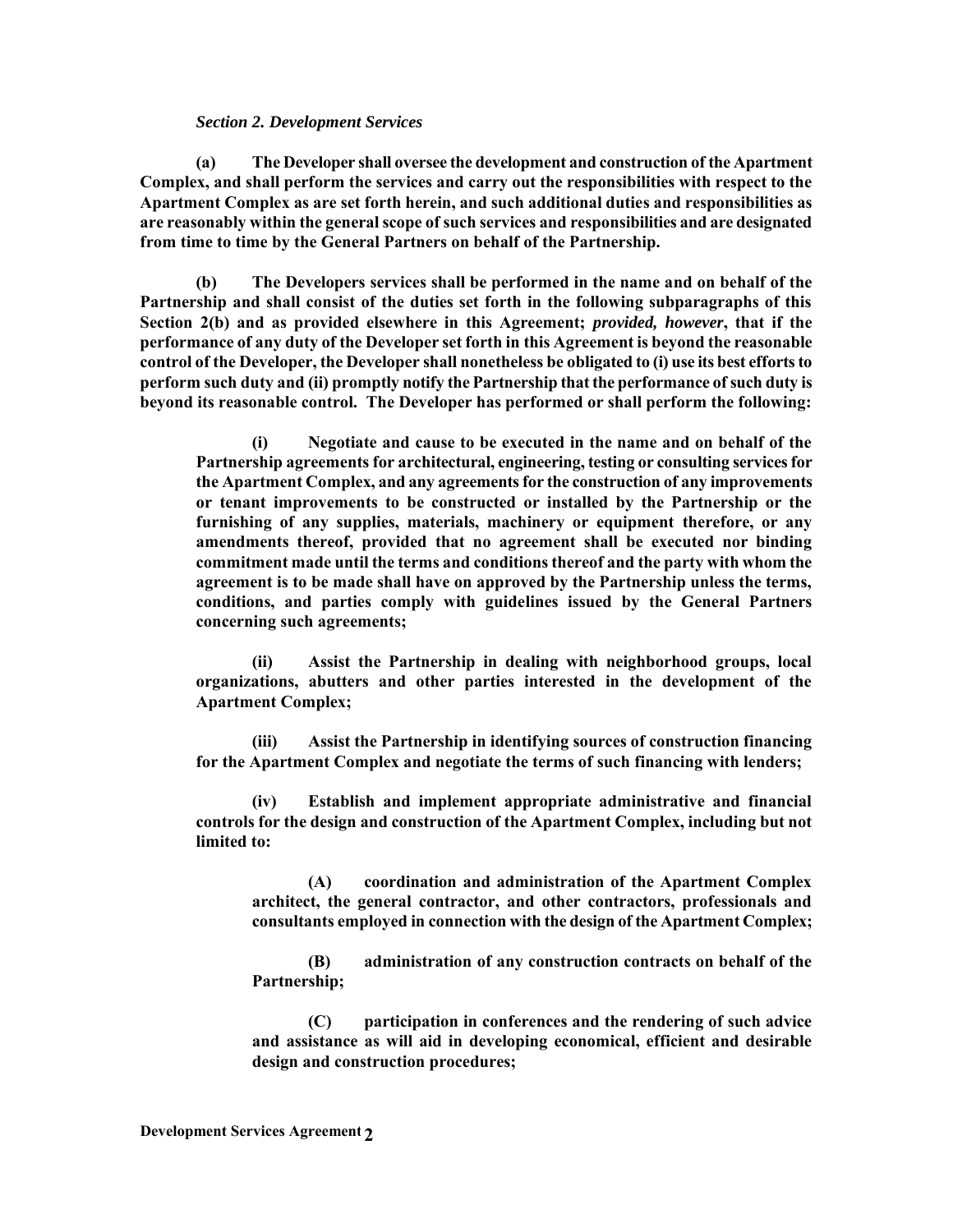**(D) the rendering of advice and recommendations as to the selection procedures for and selection of subcontractors and suppliers;** 

**(E) the review and submission to the Partnership for approval of all requests for payments under any architectural agreement, general contractors agreement, or any loan agreements with any lending institutions providing funds for the benefit of the Partnership for the design or construction of any improvements;** 

**(F) the submission of any suggestions or requests for changes which could in any reasonable manner improve the design, efficiency or cost of the Apartment Complex;** 

**(G) applying for and maintaining in full force and effect any and all governmental permits and approvals required for the lawful construction of the Apartment Complex;** 

**(H) compliance with all terms and conditions applicable to the Partnership or the Apartment Complex Contained in any governmental permit or approval required or obtained for the lawful construction of the Apartment Complex, or in any insurance policy affecting or covering the Apartment Complex, or in any surety bond obtained in connection with the Apartment Complex;** 

**(I) furnishing such consultation and advice relating to the construction and development of the Apartment Complex as may be reasonably requested from time to time by the Partnership;** 

**(J) keeping the Partnership fully informed on a regular basis of the progress of the design and construction of the Apartment Complex, including the preparation of such reports as are provided for herein or as may reasonably be requested by the Partnership;** 

**(K) giving or making the Partnership's instructions, requirements, approvals and payments provided for in the agreements with the Apartment Complex architect, general contractor, and other contractors, professionals and consultants retained for the Apartment Complex; and** 

**(L) at the Partnership's expense, filing on behalf of, and as the attorney fact for, the Partnership, any notices of completion required or permitted to be filed upon the completion of any improvements and taking such actions as may be required to obtain any certificates of occupancy or equivalent documents required to permit the occupancy of dwelling units and other space in the Apartment Complex.** 

**(v) Assist the Partnership in obtaining access to utilities and required zoning approvals;** 

**(vi) Inspect the progress of the course of construction of the Apartment**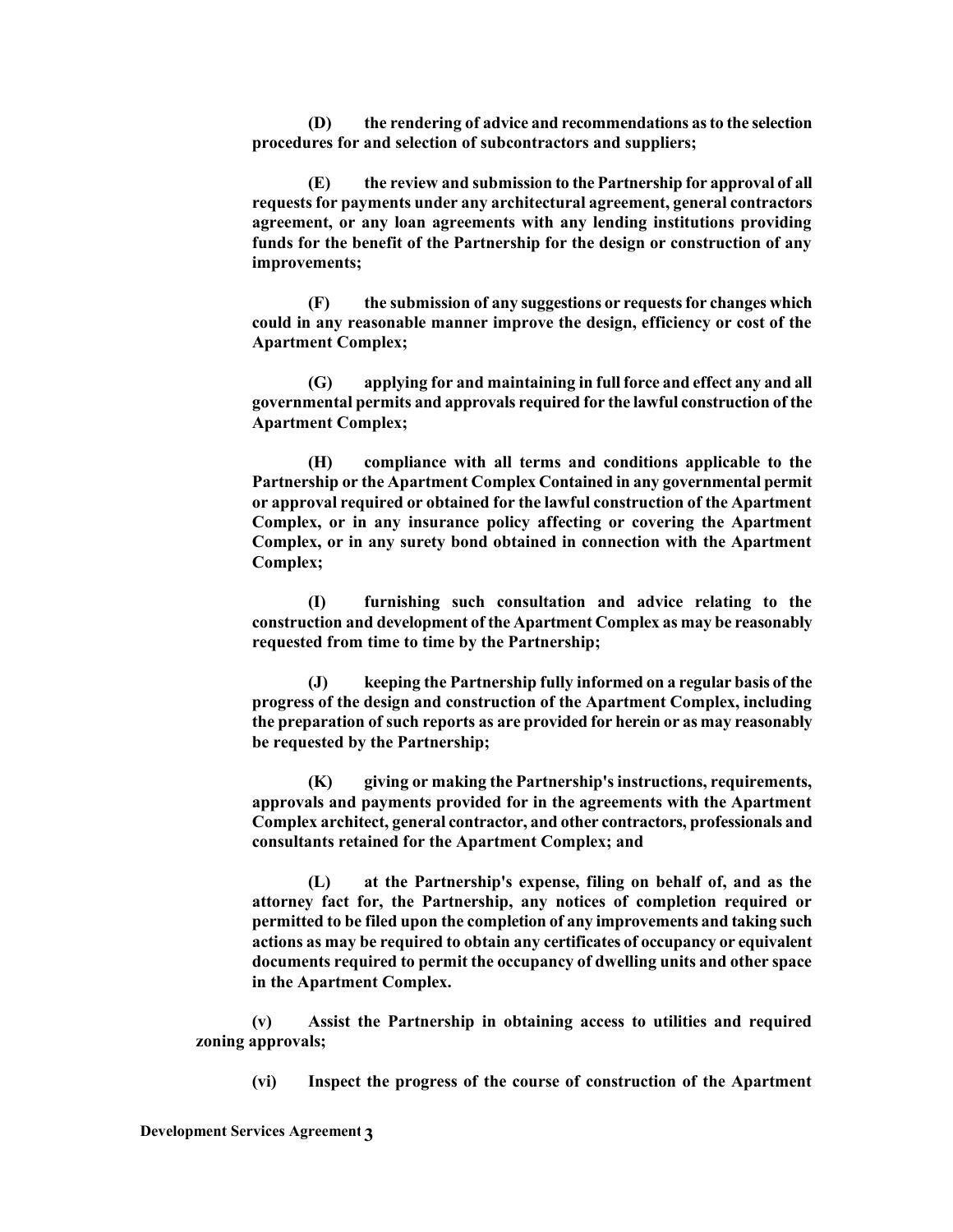**Complex, including verification of the materials and labor being furnished to and on such construction so as to be fully competent to approve or disapprove requests for payment made by the Apartment Complex architect and the general contractor, or by any other parties with respect to the design and construction of the Apartment Complex, and in addition to verify that the same is being carried out substantially in accordance with the plans and specifications approved by the Partnership or, in the event that the same is not being so carried out, to promptly so notify the Partnership;** 

**(vii) If requested to do so by the Partnership, perform on behalf of the Partnership all obligations of the Partnership with respect to the design and construction of the Apartment Complex contained in any loan agreement or security agreement entered into in connection with any financing for the Apartment Complex, or in any lease or rental agreement relating to space in the Apartment Complex, or in any agreement entered into with any governmental body or agency relating to the terms and conditions of such construction, provided that copies of such agreements have been provided by the Partnership to the Developer or the Partnership has otherwise notified the Developer in writing of such obligations;** 

**(viii) To the extent requested to do so by the Partnership, prepare and distribute to the Partnership a critical path schedule, and periodic updates thereto as necessary to reflect any material changes, but in any event not less frequently than quarterly, other design or construction cost estimates as required by the Partnership, and financial accounting reports, including monthly progress reports on the quality, progress and cost of construction and recommendations as to the drawing of funds from any loans arranged by the Partnership to cover the cost of design and construction of the Apartment Complex;** 

**(ix) Assist the Partnership in obtaining and maintaining insurance coverage for the Apartment Complex, the Partnership and its employees during the development phase of the Apartment Complex in accordance with an insurance schedule approved by the Partnership, which insurance shall include general public liability insurance covering claims for personal injury, including but not limited to bodily injury, or property damage, occurring in or upon the Property or the streets, passageways, curbs and vaults adjoining the Property. Such insurance shall be in a liability amount approvals by the Partnership;** 

**(x) During the construction and development period of the Apartment Complex, comply with all applicable present and future laws, ordinances, orders, rules, regulations and requirements (hereinafter called laws) of all Federal, state and municipal government courts, departments, commissions, boards and offices, any national or local Board of Fire Underwriters or Insurance Services Offices having jurisdiction in the county in which the Apartment Complex is located or any other body exercising functions similar to those of any of the foregoing, or any insurance carriers providing any insurance coverage for the Partnership or the Apartment Complex, which may be applicable to the Apartment Complex or any part thereof. Any such compliance undertaken by the Developer on behalf of and in the name of the Partnership, in accordance with the provisions of this Agreement, shall be at the Partnership**=**s expense. The Developer shall likewise ensure that all agreements between the Partnership and independent contractors to comply with all such applicable laws;**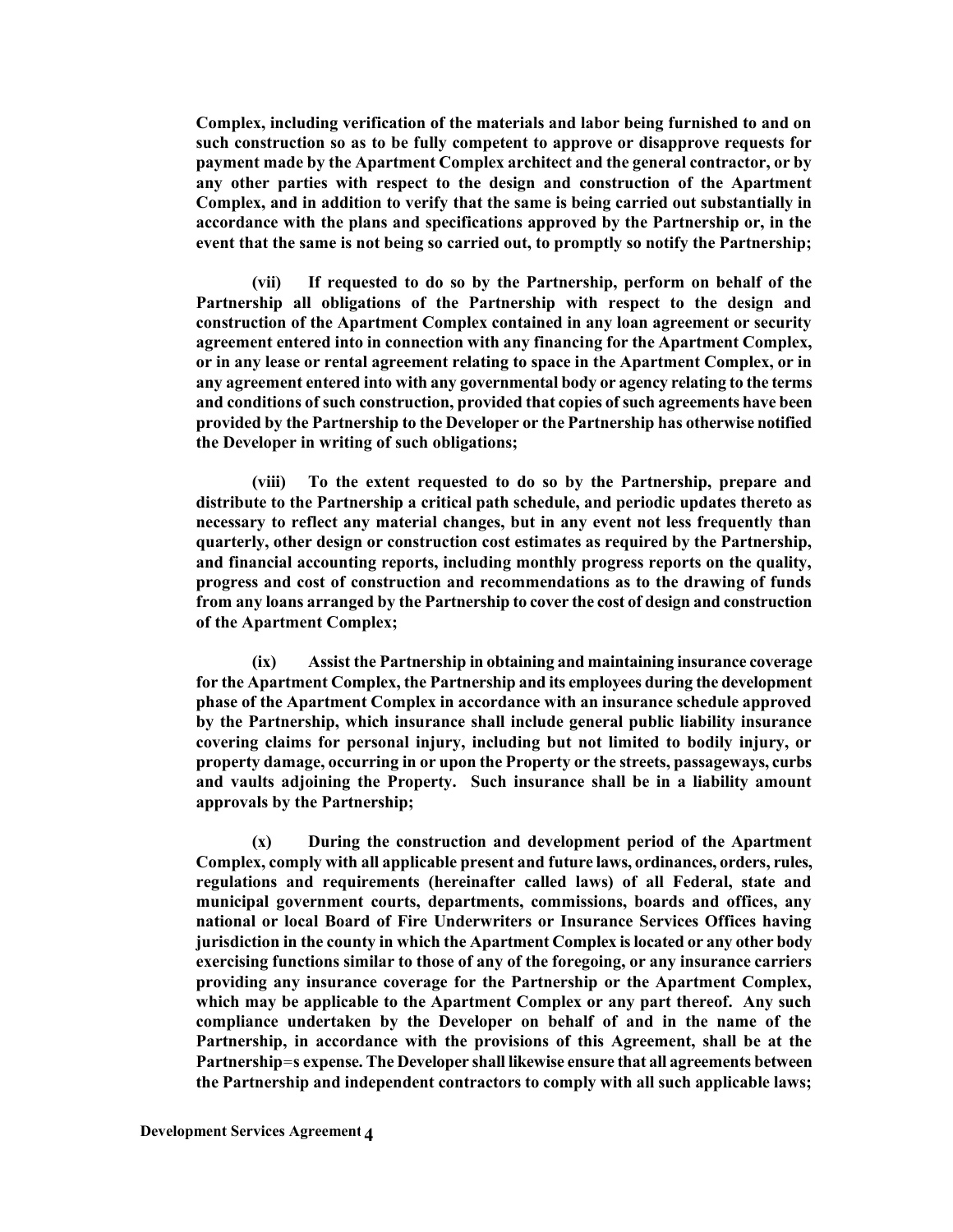**(xi) Assemble and retain all contracts, agreements and other records and data as may be necessary to carry out the Developer's functions hereunder. Without limiting the foregoing, the Developer will prepare, accumulate and furnish to the General Partners and the appropriate governmental authorities, as necessary, data and information sufficient to identify the market value of improvements in place as of each real property tax lien date, and will make application for appropriate exclusions from the capital costs of the Apartment Complex for purposes of real property ad valorem taxes;** 

**(xii) Coordinate and administer the design and construction of all interior tenant improvements to the extent required under any leases or other occupancy agreements to be constructed or furnished by the Partnership with respect to the initial leasing of space in the Apartment Complex, whether involving building standard or non building standard work;** 

**(xiii) Use its best efforts to accomplish the timely completion of the Apartment Complex in accordance with the approved plans and specifications and the time schedules for such completion approved by the Partnership;** 

**(xiv) At the direction of the Partnership, implement any decisions of the Partnership made in connection with the design, development and construction of the Apartment Complex or any policies and procedures relating thereto, exclusive of leasing activities; and** 

**(xv) Perform and administer any and all other services and responsibilities of the Developer which are set forth in any other provisions of this Agreement or, which are requested to be performed by the Partnership and are within the general scope of the services described herein.** 

### *Section 3. Obligation to Complete Construction and to Pay Development Costs*

**The Developer shall complete the construction of the Apartment Complex or cause the same to be completed in a good and workmanlike manner, free and clear of all mechanics, materialmens or similar liens, and shall equip the Apartment Complex or cause the same to be equipped with all necessary and appropriate fixtures, equipment and articles of personal property including refrigerators and ranges, all in accordance with the drawings and specifications forming a part of the construction contract. The Developer shall be obligated to pay any costs or expenses, incurred by the Partnership to fund any Apartment Complex construction, development or other costs and expenses in excess of (i) the funds available to the Partnership for the payment thereof through the later to occur Completion Date/Permanent Mortgage Commencement or the date of the admission of an investment limited partner to the Partnership and (ii) the proceeds of such investment limited partners capital contribution to the Partnership (together, the Designated Proceeds). Any funds provided by the Developer pursuant to this Section 3 shall not be reimbursed by the Partnership, nor create any liability on behalf of the Partnership to the Developer, except that the Developer may be reimbursed for such items from Designated Proceeds. No such advance of funds by the Developer shall change the interest of any partner or be credited to any partners capital account or capital contribution for any purpose. Excess development costs shall be borne solely by the Developer in its capacity as the developer of the Apartment Complex.**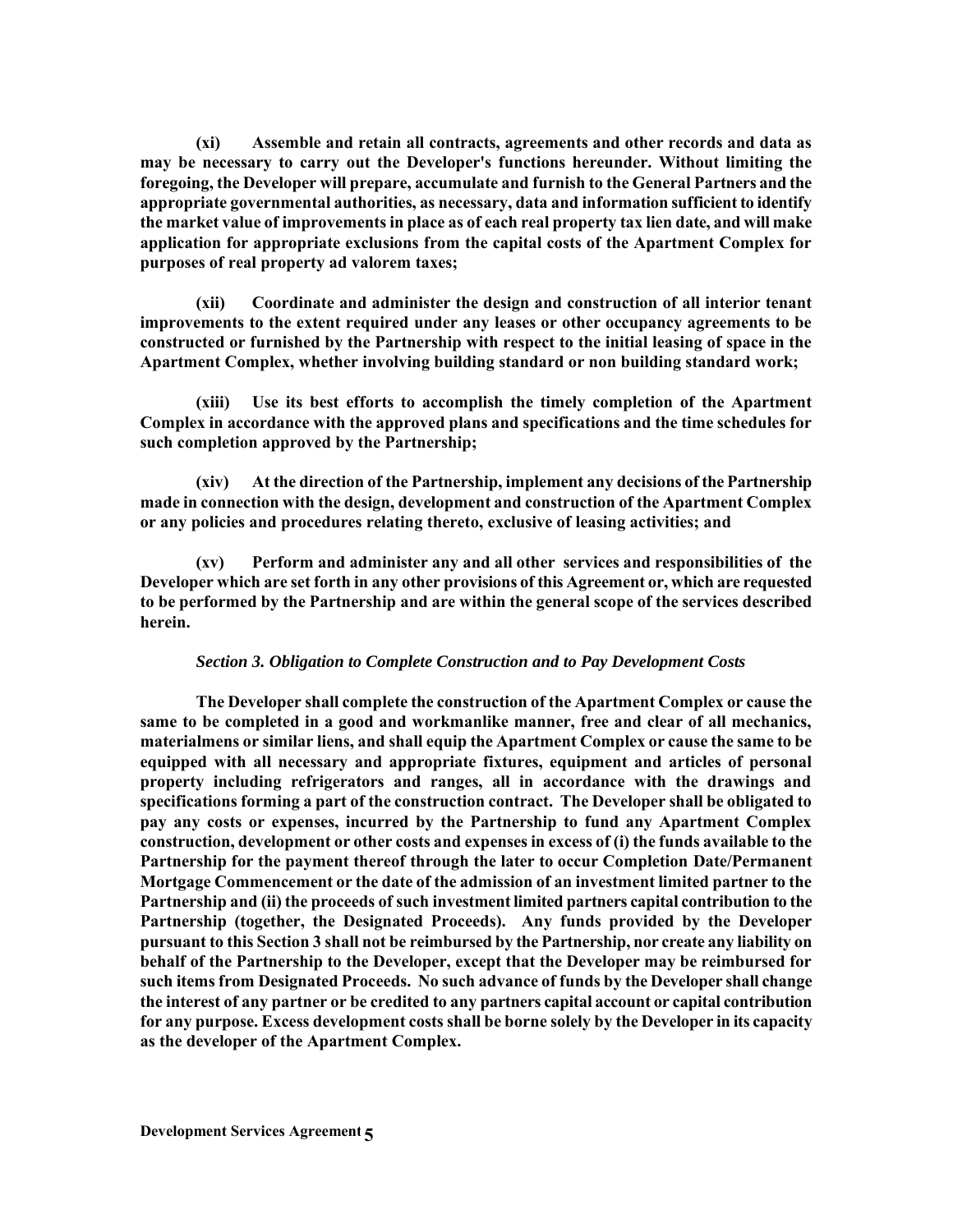## *Section 4. Limitations and Restrictions*

**Notwithstanding any provisions of this Agreement, the Developer shall not take any action, expend any sum, make any decision, give any consent, approval, or authorization or incur any obligation with respects to any of the following matters unless and until the same has been approved by the General Partners:** 

**(a) Approval of all construction and architectural contracts and all architectural plans, specifications and drawings prior to the construction of any improvements contemplated thereby, except for such matters as may be expressly delegated in writing to the Developer by the General Partners;** 

**(b) Any proposed change in the work of the construction of the Apartment Complex, or in the plans and specifications therefore as previously approved by the General Partners, or in the cost thereof, or any change which would affect the design, cost, value or quality of the Apartment Complex, except for such matters as may be expressly delegated In writing to the Developer by the General Partners; or** 

**(c) Expending an amount greater than the amount which the Developer in good faith believes the fair and reasonable market value at the time and place of contracting for any goods purchased or leased or services engaged on behalf of the Partnership or otherwise in connection with the Apartment Complex.** 

**Be compensated for any activities associated with the acquisition of the land upon which the Apartment Complex will be constructed, this right being reserved to the General Partners.**

**(e) Be compensated for any activities associated with the syndication of low income housing tax credits allocated to the Partnership or Apartment Complex, this right be reserved to the General Partners.** 

# *Section 5. Accounts and Records*

**(a) The Developer, on behalf of the Partnership, shall keep such books of account and other records as may be required and approvals by the General Partners, including, but not limited to, records relating to the costs for which construction advances have been requested and/or received. The Developer shall keep vouchers, statements, receipted bills and invoices and all other records, in the form approved by the General Partners, covering all collections, if any, disbursements and other data in connection with the Apartment Complex prior to final completion of construction. All accounts and records relating to the Apartment Complex, including all correspondence, shall be surrendered to the Partnership upon demand without charge therefore. The Developer shall maintain contemporaneous records of all activities performed on behalf of the Partnership to support the compensation set forth in Section 6 hereof.** 

**(b) All books and records prepared or maintained by the Developer shall be kept and maintained at all times at the place or places approved by the General Partners, and shall be available for and subject to audit, inspection and copying by the management agent for the Apartment Complex, the General Partners or any representative or auditor therefore or**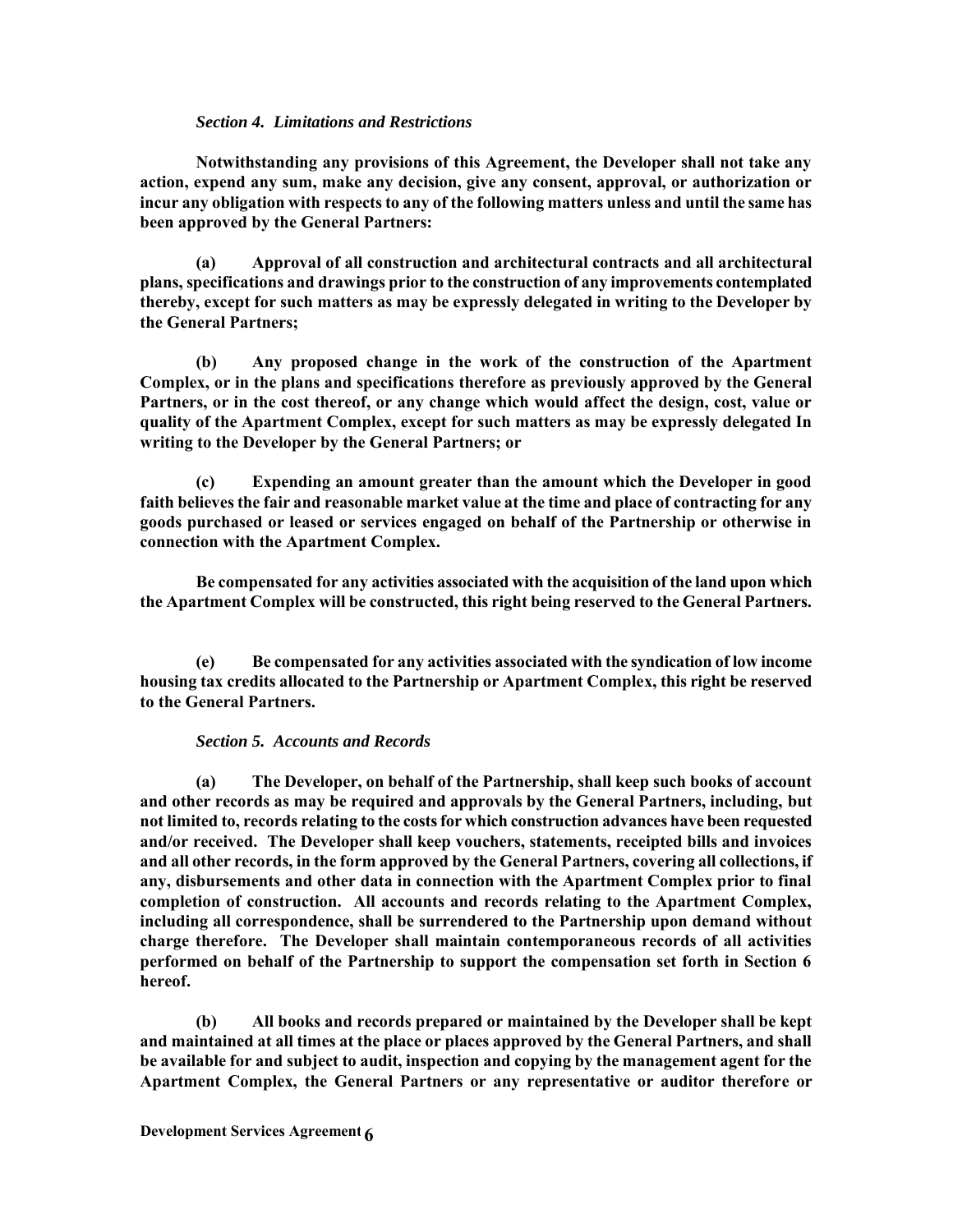**supervisory or regulatory authority, at the times and in the manner set forth in the limited partnership agreement of the Partnership.** 

# *Section 6. Compensation*

**For its services in connection with the development of the Apartment Complex and the supervision of the construction of the Apartment Complex, the Developer and the Managing General Partner shall be entitled to receive, as and when the same is available from Designated**  Proceeds or any other source, but in no event later than \_\_\_\_\_\_\_\_\_\_\_\_\_, 20\_, a fee (the **"Development Fee) equal to \$\_\_\_\_\_\_\_\_\_\_\_\_\_\_. Of the Development Fee, the Developer shall be entitled to receive a fee equal to \$\_\_\_\_\_\_\_\_\_\_\_\_\_ and the Managing General Partner shall be entitled to receive a fee equal to \$\_\_\_\_\_\_\_\_\_\_\_\_ for a total Development Fee payable by the Partnership in the amount of \$\_\_\_\_\_\_\_\_\_\_\_\_\_\_\_. The Development Fee will be or has been earned by Developer and/or the Managing General Partner as follows:** 

**(i) Fifteen percent (15%) at such time as the Partnership shall have obtained satisfactory environmental, title and survey reports with respect to the Apartment Complex, obtained all necessary easements for off-site utilities relating to sanitary sewers and storm water run-off and obtained (or confirmed) all required zoning approvals to permit development of the Apartment Complex at the Apartment Complex site;** 

**(ii) Ten percent (10%) upon finalization of architectural and engineering service contracts and substantial completion of architectural and engineering drawings for the Apartment Complex and required off-site improvements;** 

**(iii) Ten percent (10%) upon finalization of construction management and general contractor agreements for the construction of the Apartment Complex;** 

**(iv) Ten percent (10%) upon obtaining a construction loan commitment and other commitments as required for the construction of the Apartment Complex;** 

**(v) Forty percent (40%) upon the Apartment Complex being 50% complete as evidenced by a certificate of the Apartment Complex architect to such effect;** 

**(vi) Fifteen percent (15%) upon the issuance of certificates of occupancy for all units in the Apartment Complex (or local equivalent, or a certificate of substantial completion from the Apartment Complex architect if certificates of occupancy are not issued by the local governmental authorities.** 

**The parties confirm \$\_\_\_\_\_\_\_\_\_\_\_\_\_\_ of the Development Fee has been earned as of the date of this Agreement based upon the Developer and/or Managing General Partner having performed the following services for the Partnership (among other valuable services heretofore provided by the Developer and/or Managing General Partner to the Partnership):** 

**(i) Negotiation with the former land owner with respect to the contemplated development plans of the Partnership for the Apartment Complex. Confirmation and/or negotiation of zoning, utility availability and off-site easements as required for development of the Apartment Complex;**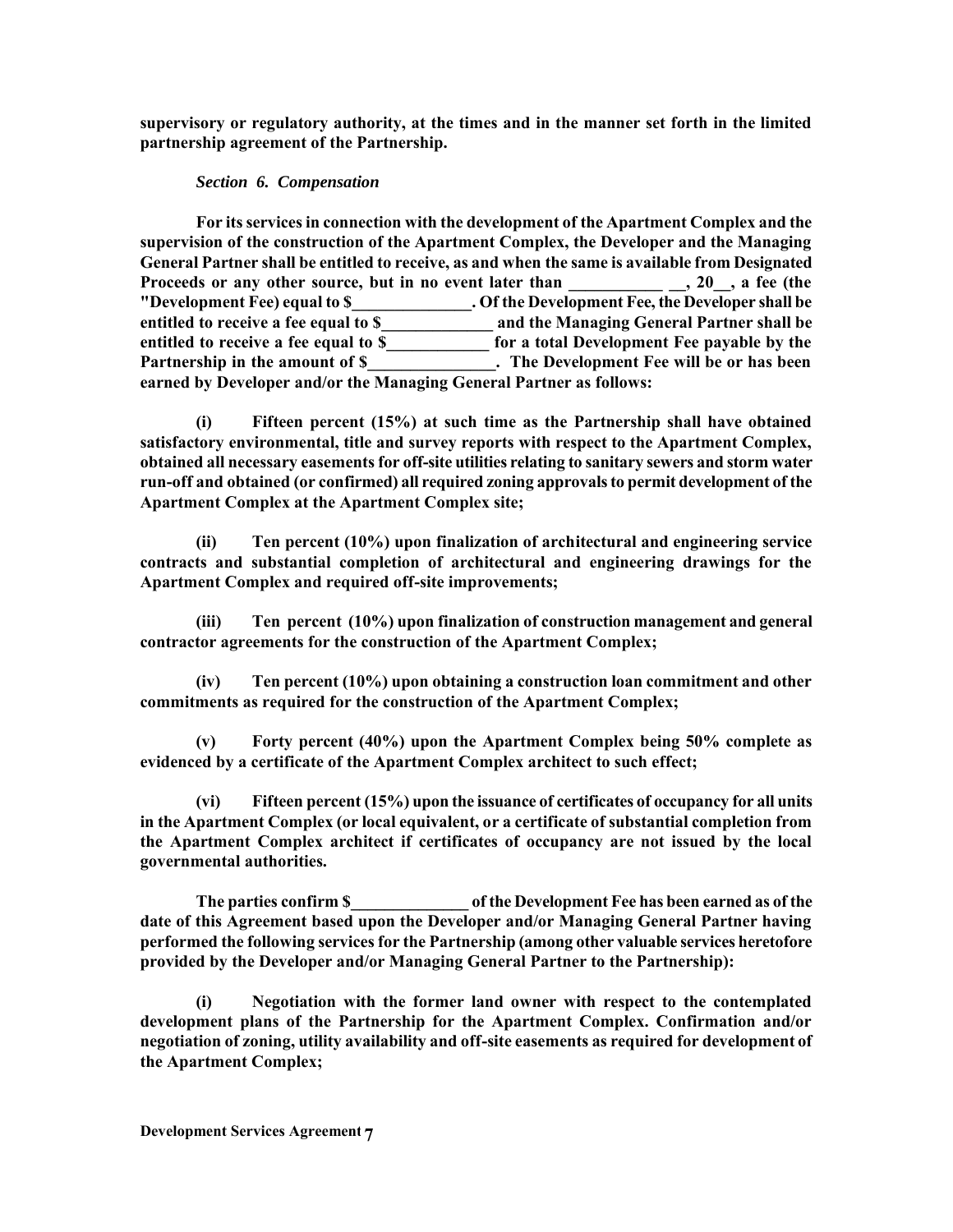**(ii) Negotiation of engineering and architectural services agreements required for the development of the Apartment Complex;** 

**(iii) Overseeing the work of the architect and engineer in the preparation of design drawings for the development of the Apartment Complex and coordinating the same with the Partnership desired budget levels therefore;** 

**(iv) Negotiating, structuring and obtaining a construction loan commitment in an amount as required to enable the Apartment Complex to be developed; and** 

**(v) Working with and finalizing agreement with various professionals in the acquisition, design, financing and implementation of the Apartment Complex.** 

**The Development Fee shall be paid as nearly as practicable to the date earned and in no event shall any portion of the Development Fee be paid later than December 31, 2010.** 

### *Section 8. Applicable Law*

**This Agreement, and the application or interpretation hereof, shall be governed by and construed in accordance with the laws of the State.** 

#### *Section 9. Binding Agreement*

**This Agreement shall be binding on the parties hereto, their heirs, executors, personal representatives, successors and assigns and supersedes any prior agreement for the development of the Apartment Complex between the parties hereto.** 

## *Section 10. Headings*

**All section headings in this Agreement are for convenience of reference only and are not intended to qualify the meaning of any section.** 

### *Section 11. Terminology*

**All personal pronouns used in this Agreement, whether used in the masculine, feminine or neuter gender, shall include all other genders, the singular shall include the plural, and vice versa as the context may require.** 

## *Section 12. Benefit of Agreement*

**The obligations and undertakings of the Developer set forth in this Agreement are made for the benefit of the Partnership and its partners and shall not inure to the benefit of any creditor of the Partnership other than a Partner, notwithstanding any pledge or assignment by the Partnership of this Agreement or any rights hereunder.**